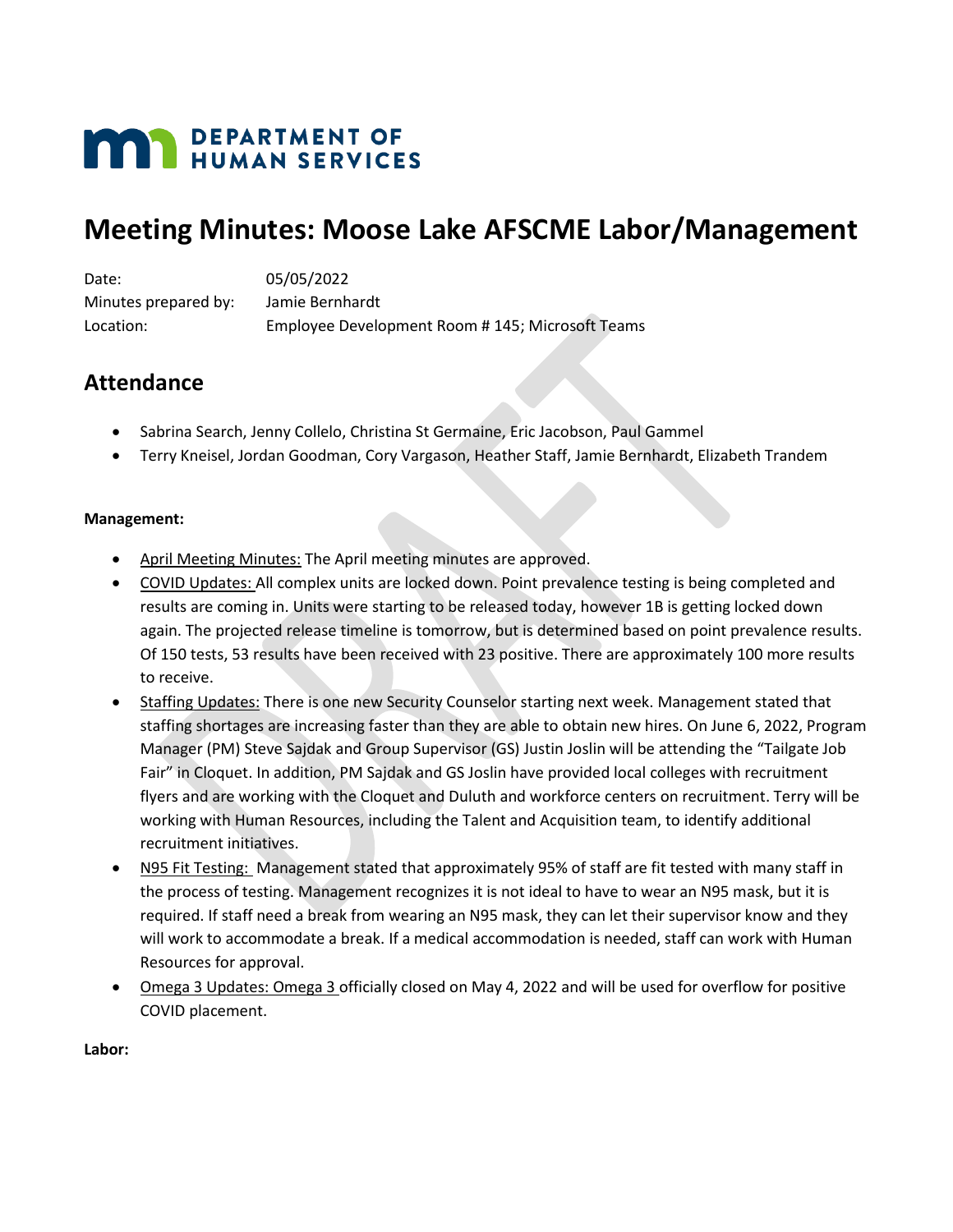- N95 Fit Testing: AFSCME presented that Security Counselor staff have stated that having to wear an N95 mask is uncomfortable and that there are staff being assigned or forced to work in areas requiring a N95 mask and are not fit tested. Staff are wondering if there is an ability to expand voluntary fit testing for non-security staff and asked if there is a possibility for incentives for N95 fit tested staff. Management indicated many non-security staff, such as clinicians, are also fit tested and unfortunately incentives are not an option. If staff are being assigned to a work area and are not fit tested Management asks that it is brought forward when it occurs so they can respond.
- Frontline Worker Pay: AFSCME asked if Management supports the new Frontline Worker Pay Act and Management responded that they do. Human Resources stated that the Department of Labor and Industry is administering this program. The application process is still being finalized, but it will be up to the employee to complete the application once this opens up. Information on this process can be found at [www.frontlinepay.mn.gov.](http://www.frontlinepay.mn.gov/)
- Update Sr. Management Meeting Discussion RE: County Attorney Charges: AFSCME requested follow-up from April meeting topic on staff assault. Terry responded that he talked to Senior Management and at this time they will not be reaching back out to the County for changes. There is a forum coming up at the end of June with legal representative Scott Johnson and this will be a topic discussed.
- Advanced Overtime Sign-Up: AFSCME presented that members have reported there is no time limit when they can sign-up for overtime and advanced overtime in the scheduling system. Management is looking into this with the vendor and determining what options there are in the scheduling system to put a timeline on this. Members are also concerned with how advanced overtime is being scheduled as some Officer of the Days are not scheduling until the day of, which results in staff not being called ahead of time (subsequent shift). Management acknowledges this concern and recommends bringing this topic forward in the moment when it occurs. Management stated that catching these things when they are happening can help alleviate tension.
- COVID Units/Quarantine Questions: AFSCME stated that transport staff need to wear an N95 mask on transport for client's non-emergency medical appointments. Staff are questioning why they are still taking clients out and exposing the public if COVID cases are rising and clients do not wear an N95 mask. Management will bring this concern forward to the Command Post. AFSCME also shared that staff are wondering why clients are being locked down to their room if the whole unit is on lockdown. Management responded that clients have different timelines for exposure and quarantine, so if you open up a whole unit there is no way to track the timeline for quarantine. The quarantine timeline for staff and clients remain consistent with being 10 days.
- Closing of Omega 3 Status: Omega 3 was closed May 4, 2022, in preparation for large influx of COVID positive clients.
- Vacation Calendar: AFSCME stated that members are wondering about scheduled heavy days and the vacation program as it is typically announced by this time. Management acknowledges due to staffing shortages, this fell off the radar and they will look into this.
- Beta Showers: Clients that are capable of cleaning the showers are refusing which is requiring staff to clean them. Due to COVID, we cannot bring clients in from other units to clean them. A temporary solution is having a rotation between shifts so same staff do not have to clean showers every day.